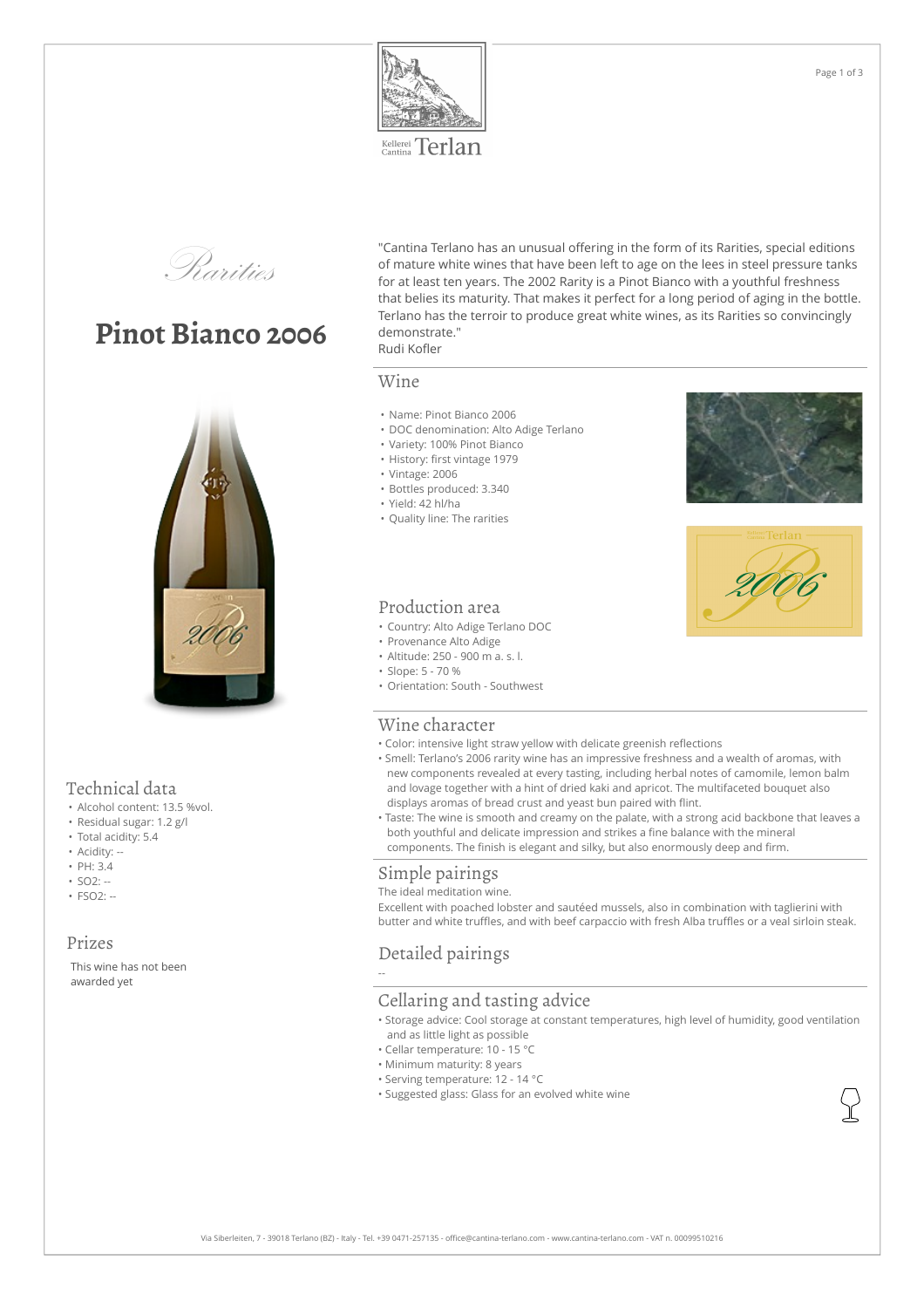

Kellerei Terlan





#### Vintage: 2006

All together, 2006 was a year of above-average temperatures, very low precipitation and unseasonal weather, although the winter was a real one with several days with frost or continuous subzero temperatures. The cold weather with dominant high pressure zones kept the precipitation largely at bay in the first two months of the year. At the end of a cold February, spring still seemed a long way away, and March remained very much in the grip of winter, too. The persistent cold and dry northerly winds and unusually low temperatures made it a long dormant season. April was its usual capricious self, with warm days alternating with rain and snow at the higher altitudes. Thanks to the limited drop in temperatures, however, the late start to the vegetation period was largely compensated by the end of the month. In May, the temperatures slowly but surely started to climb, but precipitation was again low, and by June the soil was very dry from the lack of rain. Nor was there much precipitation almost up to the end of July, which was one of the warmest in the last four decades. At the end of the month, however, the heavens opened to deliver urgently needed water to the vegetation, and the rain continued well into August, which was mainly cold and wet and brought little in the way of summer weather. The cooler summer and above all a dry and sun-blessed October ensured that the grapes could mature under optimum conditions.



Rainfall 568.5 mm



#### Wine making procedure

• Description: Manual harvest and selection of the grapes; gentle whole cluster pressing and clarification of the must by natural sedimentation; slow fermentation at a controlled temperature in stainless steel tanks with partial malolactic fermentation (50%) and aging on the lees in big wooden barrels for 12 months; further aging on the lees in steel pressure tanks without filtering or fining for at least ten years.

#### Soil

The vineyards are located at between 250 and 900 meters above sea-level on a bed of striking red porphyry, an igneous rock with large mineral inclusions known as quartz porphyry in geological terminology. This terroir is home to salty wines with a fine tension to intrigue the palate plus outstanding longevity. The south-facing slopes receive



maximum sunshine. Under these almost Mediterranean conditions, a wide range of grape varieties flourish, while in Terlano itself various Mediterranean plants like olive, pomegranate, cypress and almond trees are to be found. The warm days and cool nights of the ripening period are the key to a high sugar content, intensive aromatics and the typical Alpine freshness of the wines.

In addition to "Alto Adige DOC" as the geographic designation of origin for Alto Adige, the wines are additionally labeled "Terlano" in recognition of the specific climatic and geological character of the terroir. The term "Terlaner classico" is used for those grape varieties that grow in the traditional wine-growing area between Andriano, Nalles and Terlano.